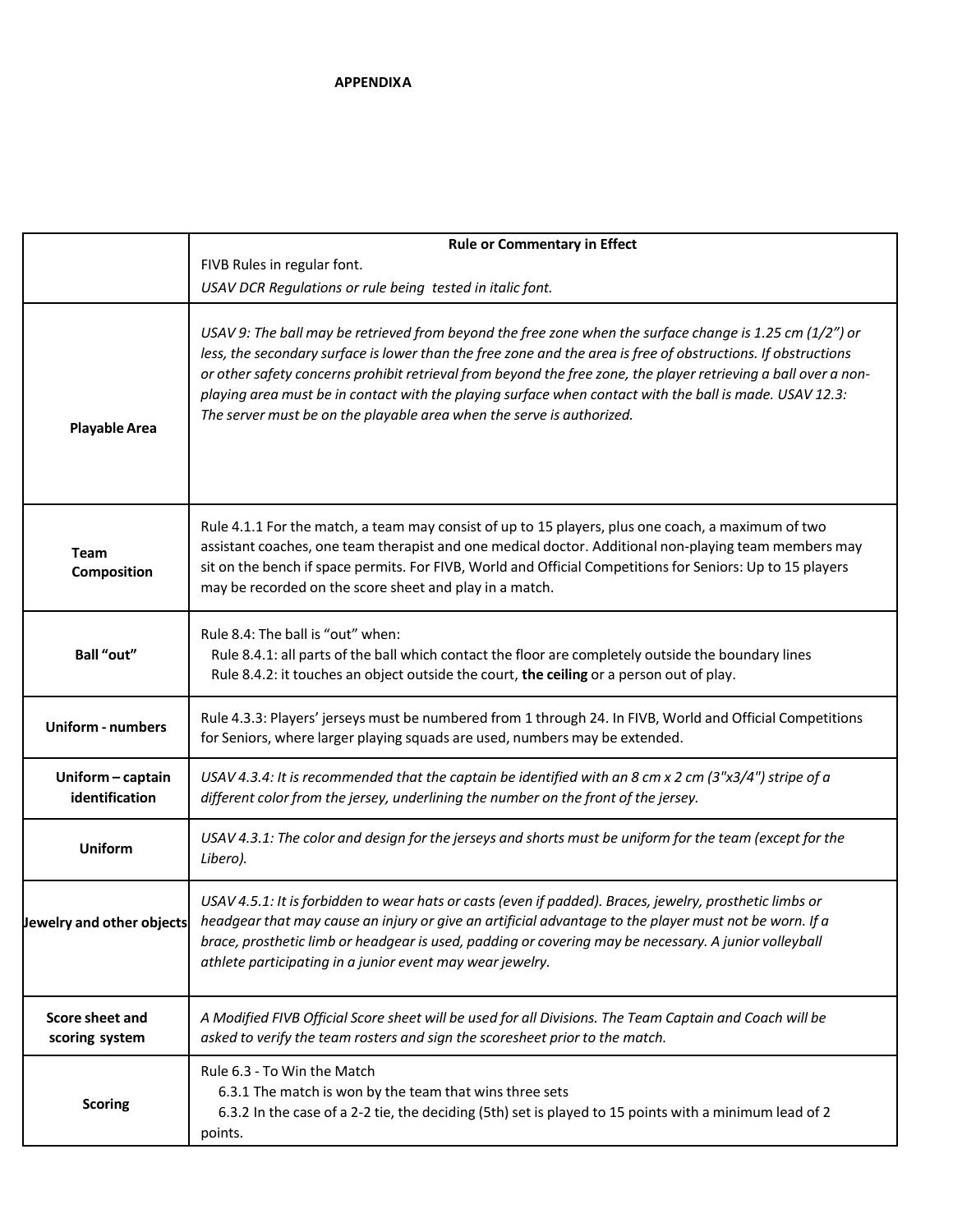|                                 | <b>Rule or Commentary in Effect</b>                                                                                                                                                                                          |
|---------------------------------|------------------------------------------------------------------------------------------------------------------------------------------------------------------------------------------------------------------------------|
|                                 | FIVB Rules in regular font.                                                                                                                                                                                                  |
|                                 | USAV DCR Regulations or rule being tested in italic font.                                                                                                                                                                    |
|                                 |                                                                                                                                                                                                                              |
| <b>Substitutions</b>            | Rule being tested and in use for the 2021 All Star Championships Event:                                                                                                                                                      |
|                                 | USAV 15.6a (modified): Six .1: Six substitutions are the maximum permitted per team per set. One or more                                                                                                                     |
|                                 | players may be substituted at the same time.                                                                                                                                                                                 |
|                                 | USAV 15.6b: A player in the starting line-up may leave the set and re-enter but only in his/her previous                                                                                                                     |
|                                 | position in the line-up.                                                                                                                                                                                                     |
|                                 | USAV 15.6d (modified): Unlimited individual entries by a substitute within the team's allowable 6                                                                                                                            |
|                                 | substitutions are permitted. Each entry must be in the same position in the line-up.                                                                                                                                         |
|                                 | USAV 15.6e: More than one substitute may enter the set in each position.                                                                                                                                                     |
|                                 | Girls Future select - USAV 15.6.a (unmodified) Twelve substitutions are the maximum permitted                                                                                                                                |
|                                 | per team per set. Substitution of one or more players is permitted at the same time.                                                                                                                                         |
|                                 |                                                                                                                                                                                                                              |
|                                 | Rule 15.7: A player (except the Libero) who cannot continue playing due to injury or illness, should be                                                                                                                      |
|                                 | substituted legally. If this is not possible, the team is entitled to make an EXCEPTIONAL substitution,                                                                                                                      |
|                                 | beyond the limits of Rule 15.6                                                                                                                                                                                               |
| <b>Exceptional Substitution</b> | An exceptional substitution means that any player who is not on the court at the time of the injury/illness,                                                                                                                 |
|                                 | except the Libero, second Libero or their regular replacement player, may be substituted into the game for                                                                                                                   |
|                                 | the injured/ill player. The substituted injured/ill player is not allowed to re-enter the match.                                                                                                                             |
|                                 |                                                                                                                                                                                                                              |
|                                 | 18.2.1 After each set, the teams change courts, with the exception of the deciding set                                                                                                                                       |
| <b>Change of Courts</b>         | This rule is not in effect for this tournament and there will be NO change of court in any set.                                                                                                                              |
|                                 |                                                                                                                                                                                                                              |
|                                 | <b>Rule 21.6</b>                                                                                                                                                                                                             |
|                                 | Warning:<br>Stage 1 - no sanction.<br>Symbol = verbal warning                                                                                                                                                                |
| <b>Sanction Cards</b>           | Symbol = yellow card<br>Stage 2 - no sanction.                                                                                                                                                                               |
|                                 | Symbol = red card<br>Penalty: sanction.                                                                                                                                                                                      |
|                                 | Expulsion: sanction.<br>Symbol = yellow and red cards jointly<br>Symbol = yellow and red cards separately.                                                                                                                   |
|                                 | Disqualification: sanction.                                                                                                                                                                                                  |
| Simultaneous contact            | Rule 9.1.2.1: When two (three) teammates touch the ball simultaneously, it is counted as two (three) hits                                                                                                                    |
| by teammates                    | (with the exception of blocking). If they reach for the ball, but only one of them touches it, one hit is                                                                                                                    |
|                                 | counted.                                                                                                                                                                                                                     |
|                                 |                                                                                                                                                                                                                              |
|                                 | USAV 5.1.2.1: If an explanation of an application or interpretation of a rule is not satisfactory to the game                                                                                                                |
|                                 | captain, he/she must immediately indicate his/her disagreement and file a protest prior to the authorization<br>of the next service. If the disagreement with the referee's explanation involves the last point of the game, |
| <b>Protests</b>                 | the official protest must be recorded within the first 60 seconds of the timed interval between games. If the                                                                                                                |
|                                 | final point of the match is disputed, the protest must be recorded within the first 60 seconds of the final<br>point. (Protest is ruled upon by the Championship Committee either immediately or prior to the start of the   |
|                                 | next game.)                                                                                                                                                                                                                  |
|                                 |                                                                                                                                                                                                                              |
|                                 |                                                                                                                                                                                                                              |
| <b>Time-outs</b>                | Rule 15.4.1: All time-outs that are requested last for 30 seconds.<br>In sets 1-4, one additional 60-second "technical time-out" is applied automatically when the leading team                                              |
|                                 | reaches the 13th point.                                                                                                                                                                                                      |
|                                 | In the deciding (5th) set, there are no "technical time-outs".                                                                                                                                                               |
|                                 | Rule 15.4.4: During all time-outs, the players in play must go to the free zone near their bench.                                                                                                                            |
|                                 |                                                                                                                                                                                                                              |
| <b>Floor mopping</b>            | USAV 1.2.1 The players may mop the floor so long as the first referee does not judge the action to be a<br>delay of the game.                                                                                                |
|                                 |                                                                                                                                                                                                                              |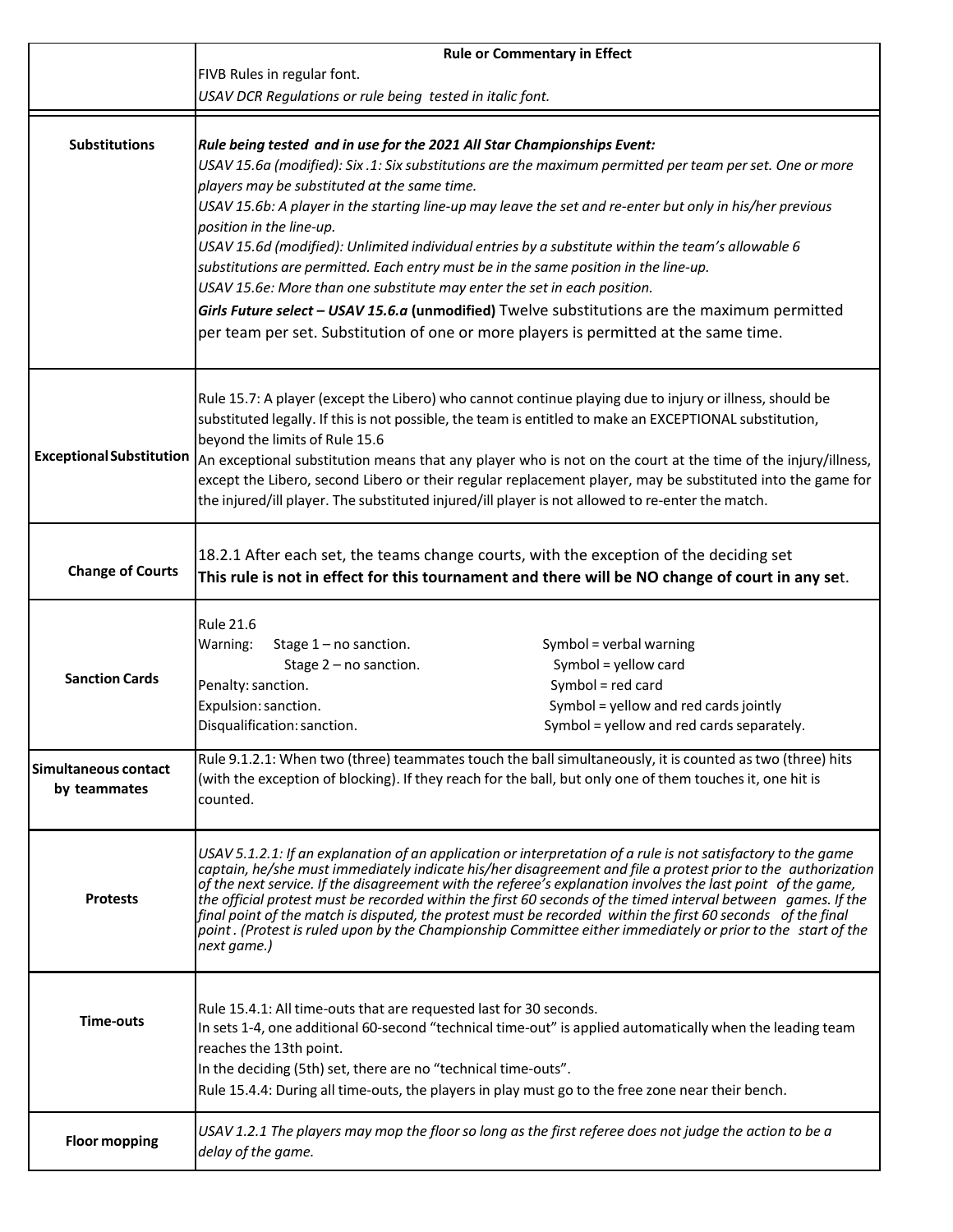|                                                                             | <b>Rule or Commentary in Effect</b>                                                                                                                                                                                                                                                                                                                                                                                                                                                                                                                                                                                                                                                                                                                                                                                                                                                                                                                                                     |
|-----------------------------------------------------------------------------|-----------------------------------------------------------------------------------------------------------------------------------------------------------------------------------------------------------------------------------------------------------------------------------------------------------------------------------------------------------------------------------------------------------------------------------------------------------------------------------------------------------------------------------------------------------------------------------------------------------------------------------------------------------------------------------------------------------------------------------------------------------------------------------------------------------------------------------------------------------------------------------------------------------------------------------------------------------------------------------------|
|                                                                             | FIVB Rules in regular font.                                                                                                                                                                                                                                                                                                                                                                                                                                                                                                                                                                                                                                                                                                                                                                                                                                                                                                                                                             |
|                                                                             | USAV DCR Regulations or rule being tested in italic font.                                                                                                                                                                                                                                                                                                                                                                                                                                                                                                                                                                                                                                                                                                                                                                                                                                                                                                                               |
| Penetration under the net                                                   | Rule 11.2.2: Penetration into the opponent's court, beyond the center line: To touch the opponent's court<br>with a foot (feet) is permitted, provided that some part of the penetrating foot (feet) remains either in<br>contact with or directly above the center line.<br>To touch the opponent's court with any part of the body above the feet is permitted provided that it does<br>not interfere with the opponent's play.                                                                                                                                                                                                                                                                                                                                                                                                                                                                                                                                                       |
| <b>Designation of the Libero</b>                                            | Rule 19.1.1 - Each team has the right to designate from the list of players on the score sheet up to two (2)<br>specialist defensive players: Liberos. Libero(s) are designated by the match.                                                                                                                                                                                                                                                                                                                                                                                                                                                                                                                                                                                                                                                                                                                                                                                           |
| <b>Libero Actions</b>                                                       | Rule 19.3.1.3 - The Libero may not serve, block or attempt to block.<br>Rule 5: The Libero(s) cannot be either team or game captain.                                                                                                                                                                                                                                                                                                                                                                                                                                                                                                                                                                                                                                                                                                                                                                                                                                                    |
|                                                                             | Rule 19.4.1: The Libero becomes unable to play if injured, ill, expelled or disqualified                                                                                                                                                                                                                                                                                                                                                                                                                                                                                                                                                                                                                                                                                                                                                                                                                                                                                                |
|                                                                             | The Libero can be declared unable to play for any reason by the coach or, in the absence of a coach, by the<br>game captain.                                                                                                                                                                                                                                                                                                                                                                                                                                                                                                                                                                                                                                                                                                                                                                                                                                                            |
| Re-designation of a new<br>Libero                                           | Rule 19.4.2.2: If the Acting Libero becomes unable to play. He/she may be replaced by the regular<br>replacement player or immediately and directly to court by a re-designated Libero. However, a Libero who<br>is the subject of a re-designation may not play for the remainder of the match.                                                                                                                                                                                                                                                                                                                                                                                                                                                                                                                                                                                                                                                                                        |
|                                                                             | If the Libero is not on the court when declared unable to play, he/she may also be the subject of a re-<br>designation. The Libero declared unable to play may not play for the remainder of the match.<br>Or:<br>Rule 19.4.3.1: Where a team has registered on the score sheet two Liberos, but one becomes unable to                                                                                                                                                                                                                                                                                                                                                                                                                                                                                                                                                                                                                                                                  |
|                                                                             | play, the team has the right to play with only one Libero. No re-designation will be allowed, however,<br>unless the remaining Libero is unable to continue playing for the match.                                                                                                                                                                                                                                                                                                                                                                                                                                                                                                                                                                                                                                                                                                                                                                                                      |
| <b>Coaching</b>                                                             | For Women's International Junior, Girl's National Youth, Boy's International, Girl's International<br>Youth, Boy's National Youth Divisions and Girls International Select:<br>Rule 5.2.3.4 - Coach may: Give instructions while standing or walking within the free zone in front of<br>his/her team's bench from the extension of the attack line up to the warm-up area, without<br>disturbing or delaying the match. The coach is restricted to performing his/her function behind the<br>coach's restriction line.<br>Rule 5.3.1 – The assistant coach(es) sit(s) on the team bench, but has no right to intervene in the match.                                                                                                                                                                                                                                                                                                                                                   |
|                                                                             | For Girl's National Select, Boy's National Select, and Girls' Future Select Divisions:<br>USAV 5.2.3.4: During play, the coach may give these instructions while standing or walking within the free<br>zone in front of his/her team's bench from the extension of the attack line up to the warm-up area, no<br>closer to the court than 1.75 m (5'10") from the sideline.<br>a. USAV 5.3.1: One assistant coach at a time may stand to give instructions to the players on the court but<br>has no right to intervene in the match. During play, this assistant coach may give these instructions while<br>standing or walking within the free zone in front of his/her team's bench from the extension of the attack<br>line up to the warm-up area, and no closer to the court than 1.75 m (5'10") from the sideline and its<br>extension, without disturbing or delaying the match. The extension of the attack line is drawn to a distance<br>of 1.75 (5'10") from the sideline. |
| Uniformity of coaches and non<br>playing team members on the<br>team bench. | For all Divisions: All coaches must wear identical team or delegation tops. All coaches must also wear<br>acceptable not identical business casual bottoms; Pants and leggings (full length) of solid color or<br>matching pattern are acceptable, (no jeans, shorts, sandals, flip-flops or headwear). Non-playing team<br>members on the team bench must be dressed identically in team warm-up.                                                                                                                                                                                                                                                                                                                                                                                                                                                                                                                                                                                      |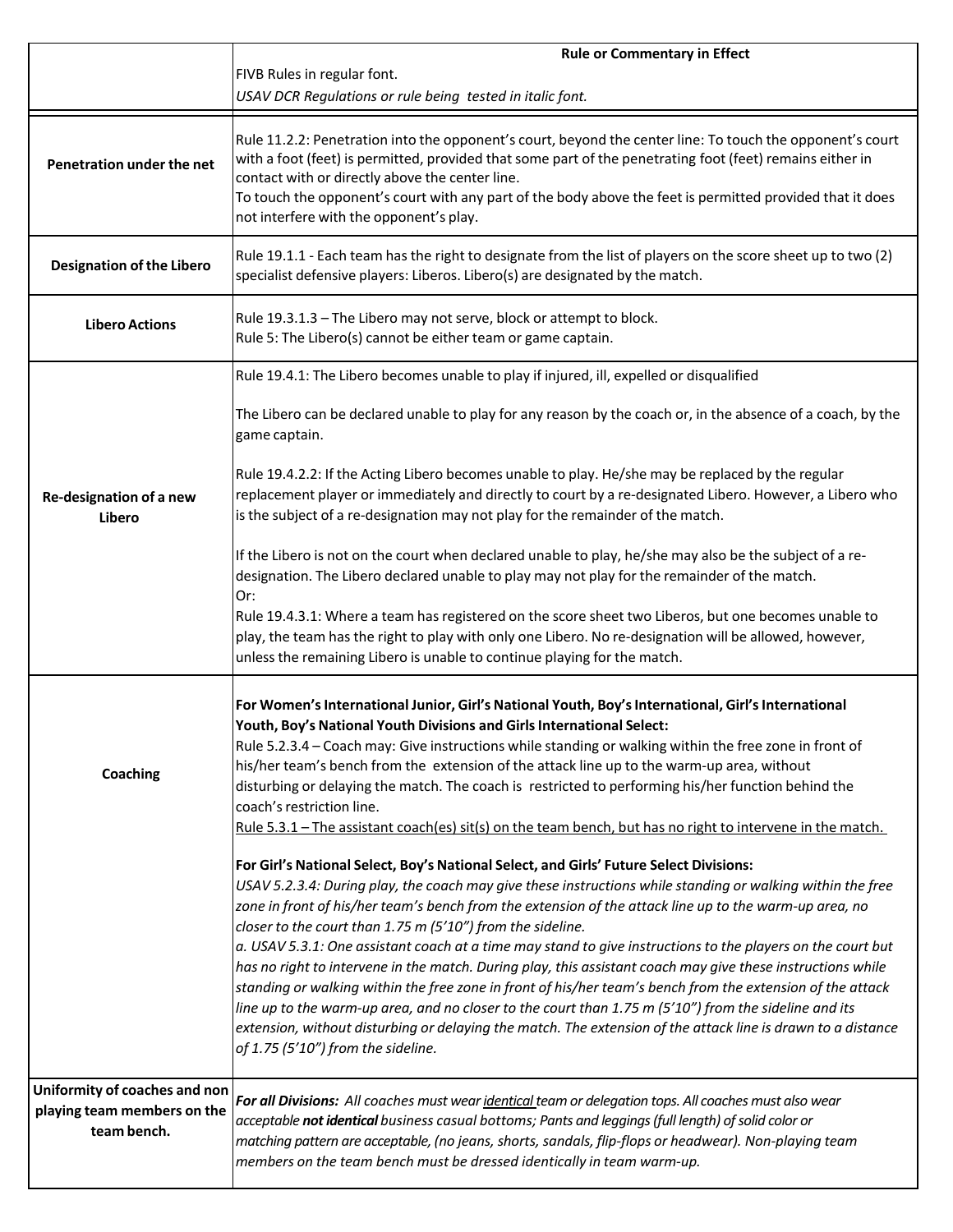## APPENDIX B

## **Protest Procedures**

There are times where a team may question the interpretation or application of a rule by the first referee. These procedures for lodging a protest are based on having a protest committee available to hear the protest and make an immediate ruling before the next beckon for serve. Once there has been another beckon for serve to start the next rally, there may be no protest of the previous rally. If the protest has to do with the last rally of a set or the last rally of a match, the team has 60 seconds to lodge the protest. After that time, no protest will be accepted.

If a team disagrees with an interpretation or application of a rule from the previous rally, they may lodge a protest. This must happen before the next beckon for serve and must be lodged properly. To lodge a protest, the game captain must inform the first referee they would like to protest and why they are protesting. For 14 and under competition, the head coach may act in place of the game captain but may NOT cross the court to lodge the protest. They must send the captain to the first referee to tell them they would like to protest. For any level, if the game captain is not sure or has a hard time explaining what they are protesting, the first referee should come off the stand and talk to the coach that is requesting the protest.

Once the captain or coach has explained what they are protesting, the first referee must decide if the protest is accepted or denied. Only the first referee may accept or deny a protest. If it is a protest based on a rule or application of a rule, they should accept the protest and contact the protest committee to start the protest procedure. If the protest is only about a judgment call, the protest should be denied, and a delay sanction may be issued if it is clear that the coach was attempting to delay the match by protesting a clear judgment call. Judgment calls may not be protested.

Things that may be protested:

- 1) Misinterpretation of a playing rule
- 2) Failure of the first referee to apply the correct rule to a given situation
- 3) Failure to charge the correct penalty/sanction for a given fault
- 4) Score sheet (score)

Once the first referee has accepted a protest, they must contact the protest committee. It is advisable to have an assigned Protest Committee available during the tournament to rule upon a protest as soon as possible. This could include someone available by phone if needed.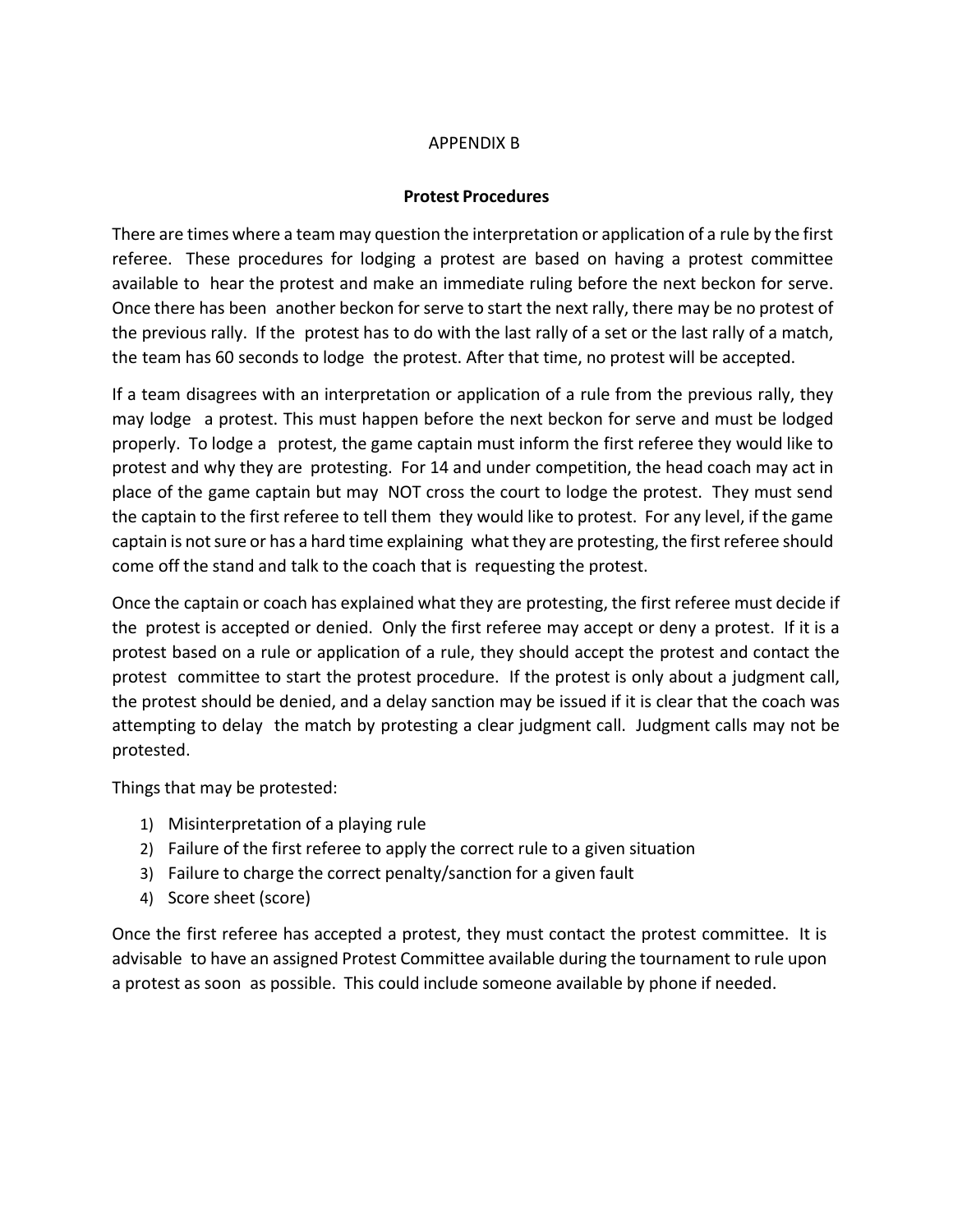The referees will stay at the court and will send a responsible player or coach from the work team to the Championship desk or designated area to inform them there has been a protest. During this time, the referees will stand on their respective sides of the court on their sideline (Diagram A). There should be NO TALKING to each other or with any coach, player, or spectator during this time. Any attempts by either team to communicate with referees during this time should be respectfully declined, and the teams should be reminded that once the protest has been accepted, they must wait for the protest committee. Coach and player behavior during this time MAY STILL BE SANCTIONED, and sanctions are assessed once play has resumed.

When the protest committee has assembled, they will start the protest procedures. They will initially talk to the first referee to see who protested and confirm that the protest was lodged properly. They

will then proceed to the protesting team to ask what they are protesting. Again, for 14 and below, the head coach may help or may act in place of the captain. For ages 15 and above, the captain must be the one who primarily talks to the protest committee. If the captain has difficulty communicating with the protest committee, the head coach may help as long as they behave in a sporting manner. Players and coaches MAY STILL BE SANCTIONED during this time. The protest committee also has the right to request a sanction to a player or coach if they believe their behavior is unsporting. These sanctions will be assessed before the next beckon for serve.

Based on the nature of the protest, the protest committee will approach the officiating team as needed. This could include one or both referees, the line judges, or the scorers in the case of a score sheet protest. The protest committee will collect the facts and then make a decision based on the information they collect.

Once the decision has been made by the protest committee, they will let both teams know the decision. After both teams have been informed, they will assist the officials (if needed) in getting the players on the court in the correct positions and making sure the score and score sheet are correct before resuming play. If there are sanctions that need to be given, they will be assessed at this time. Play then resumes.

The decision of the protest committee may not be protested. If a coach would like to discuss the decision of the protest, they may talk to the protest committee after the match.